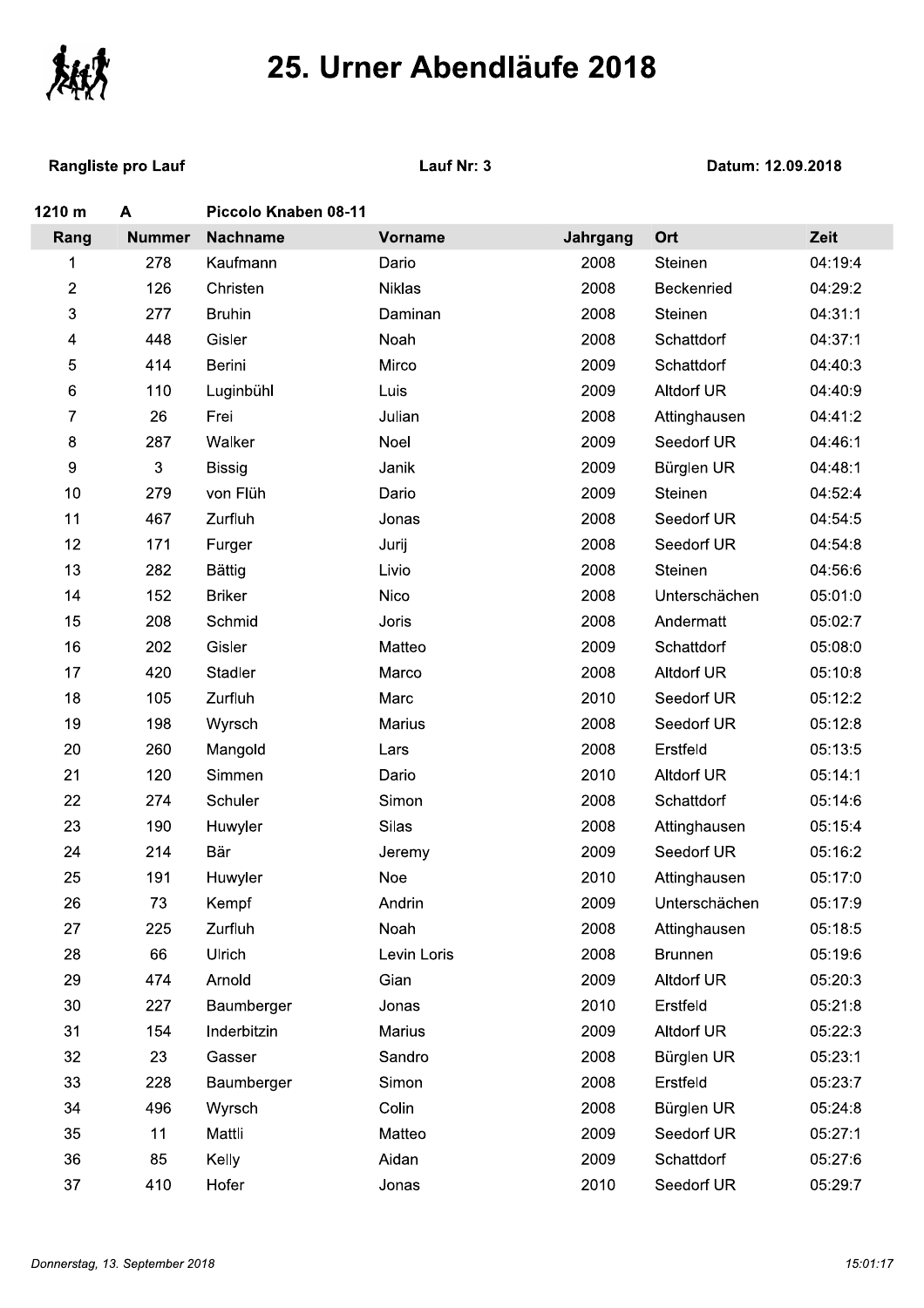

**Rangliste pro Lauf** 

Lauf Nr: 3

| 1210 m | A             | Piccolo Knaben 08-11 |              |          |                   |         |
|--------|---------------|----------------------|--------------|----------|-------------------|---------|
| Rang   | <b>Nummer</b> | <b>Nachname</b>      | Vorname      | Jahrgang | Ort               | Zeit    |
| 38     | 9             | <b>Bissig</b>        | Nicola       | 2011     | Seedorf UR        | 05:31:0 |
| 39     | 40            | Walker               | Dominik      | 2009     | Seedorf UR        | 05:32:6 |
| 40     | 176           | Zurfluh              | Nico         | 2011     | Seedorf UR        | 05:33:2 |
| 41     | 255           | Wenger               | Leo          | 2011     | <b>Altdorf UR</b> | 05:33:7 |
| 42     | 155           | Gnos                 | Noa          | 2010     | Erstfeld          | 05:35:7 |
| 43     | 32            | Christen             | Leon         | 2011     | <b>Brunnen</b>    | 05:36:5 |
| 44     | 71            | Simmen               | Lui          | 2010     | Andermatt         | 05:37:0 |
| 45     | 462           | Cathry               | Gian-Andrin  | 2011     | Andermatt         | 05:37:5 |
| 46     | 65            | Ulrich               | Noah Lauro   | 2011     | <b>Brunnen</b>    | 05:38:1 |
| 47     | 471           | Baumann              | Dario        | 2010     | Seedorf UR        | 05:38:7 |
| 48     | 449           | Caviezel             | Luan         | 2010     | <b>Altdorf UR</b> | 05:39:4 |
| 49     | 150           | <b>Briker</b>        | Mario        | 2010     | Unterschächen     | 05:40:3 |
| 50     | 124           | Imholz               | Janik        | 2010     | Schattdorf        | 05:40:9 |
| 51     | 97            | Imhof                | Elia         | 2010     | Unterschächen     | 05:41:3 |
| 52     | 55            | Infanger             | Rafael       | 2009     | Seedorf UR        | 05:42:6 |
| 53     | 59            | Zberg                | Toni         | 2010     | Schattdorf        | 05:43:0 |
| 54     | 226           | Zurfluh              | Theo         | 2011     | Attinghausen      | 05:44:3 |
| 55     | 165           | Herger               | Nohea        | 2009     | Flüelen           | 05:45:6 |
| 56     | 466           | Koltoff              | Tim          | 2009     | Schattdorf        | 05:48:7 |
| 57     | 273           | Schuler              | Mario        | 2010     | Schattdorf        | 05:49:5 |
| 58     | 193           | Baumann              | Luca         | 2008     | Seedorf UR        | 05:50:9 |
| 59     | 421           | Zgraggen             | Malik        | 2009     | Attinghausen      | 05:52:5 |
| 60     | 183           | Tresch               | Moreno       | 2011     | Attinghausen      | 05:53:3 |
| 61     | 178           | Flachsmann           | Jona         | 2010     | Altdorf UR        | 05:53:9 |
| 62     | 451           | Jauch                | Gregory      | 2010     | Schattdorf        | 05:54:6 |
| 63     | 253           | Fasoletti            | Wyat         | 2010     | Attinghausen      | 05:56:3 |
| 64     | 164           | <b>Bissig</b>        | Robin        | 2009     | Flüelen           | 06:01:4 |
| 65     | 122           | Frei                 | Mattia       | 2011     | Erstfeld          | 06:02:9 |
| 66     | 163           | <b>Bissig</b>        | Luan         | 2010     | Flüelen           | 06:06:2 |
| 67     | 558           | Grütter              | Timo         | 2009     | Seedorf UR        | 06:11:2 |
| 68     | 461           | Epp                  | Orlando      | 2011     | Schattdorf        | 06:12:1 |
| 69     | 43            | Gnos                 | <b>Nik</b>   | 2011     | Schattdorf        | 06:12:9 |
| 70     | 185           | Arnold               | Nico         | 2011     | <b>Altdorf UR</b> | 06:16:6 |
| 71     | 242           | Walker               | Darius       | 2011     | Wassen UR         | 06:20:8 |
| 72     | 236           | Huwyler              | Ben Valentin | 2010     | Seedorf UR        | 06:21:1 |
| 73     | 87            | Arnold               | Ivo          | 2011     | Schattdorf        | 06:21:6 |
| 74     | 58            | Zberg                | Hannes       | 2011     | Schattdorf        | 06:22:0 |
| 75     | 103           | Albertin             | Elias        | 2011     | <b>Altdorf UR</b> | 06:36:2 |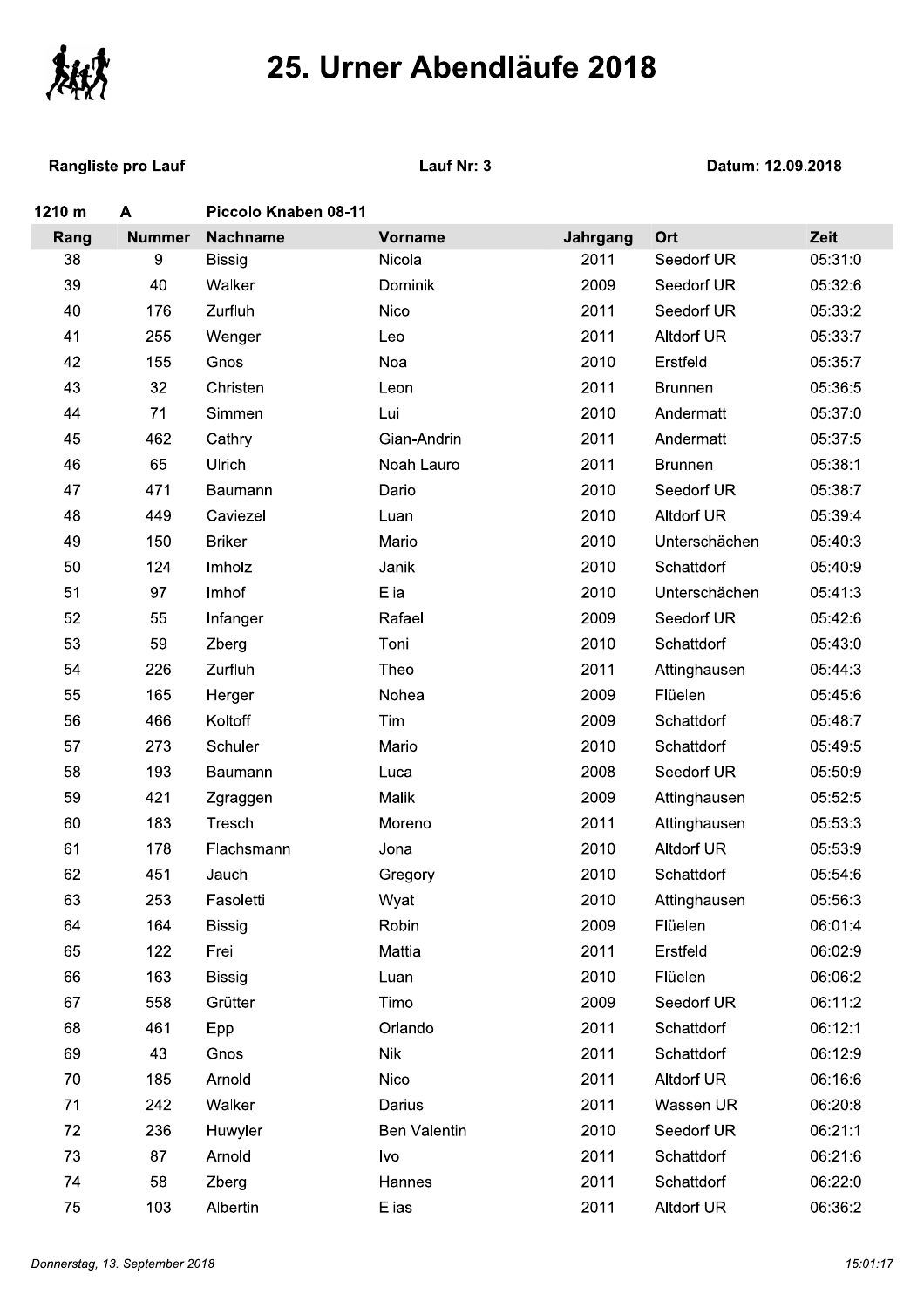

**Rangliste pro Lauf** 

Lauf Nr: 3

| 1210 m                  | B               | Piccolo Mädchen 08-11 |                |          |                   |         |
|-------------------------|-----------------|-----------------------|----------------|----------|-------------------|---------|
| Rang                    | <b>Nummer</b>   | <b>Nachname</b>       | <b>Vorname</b> | Jahrgang | Ort               | Zeit    |
| 1                       | 199             | Muheim                | Meret          | 2008     | Flüelen           | 04:52:2 |
| $\mathbf{2}$            | 160             | Walker                | Nina           | 2009     | Altdorf UR        | 04:55:9 |
| 3                       | 39              | Arnold                | Melanie        | 2009     | Seedorf UR        | 04:58:4 |
| $\overline{\mathbf{4}}$ | 162             | Jauch                 | Mila Maria     | 2008     | <b>Altdorf UR</b> | 05:04:2 |
| $\mathbf 5$             | 116             | <b>Brand</b>          | Annina         | 2009     | <b>Altdorf UR</b> | 05:07:4 |
| $\,6\,$                 | 61              | Stadler               | Lisa           | 2010     | Altdorf UR        | 05:09:9 |
| 7                       | 53              | Arnold                | Lea            | 2010     | Schattdorf        | 05:11:4 |
| $\bf 8$                 | 104             | Zurfluh               | Larissa        | 2008     | Seedorf UR        | 05:13:5 |
| $\boldsymbol{9}$        | 297             | Nietlispach           | Jill           | 2008     | Bürglen UR        | 05:17:0 |
| 10                      | 75              | Kempf                 | Seraina        | 2008     | Unterschächen     | 05:19:2 |
| 11                      | 144             | Baumann               | Lea            | 2008     | Erstfeld          | 05:19:9 |
| 12                      | 499             | <b>Bissig</b>         | Sarah          | 2008     | Seedorf UR        | 05:21:4 |
| 13                      | 50              | Schuler               | Valeria        | 2010     | Seedorf UR        | 05:23:6 |
| 14                      | 149             | Gisler                | Amelie         | 2008     | Schattdorf        | 05:24:4 |
| 15                      | 145             | Baumann               | Aline          | 2010     | Erstfeld          | 05:24:9 |
| 16                      | 413             | Jauch                 | Alena          | 2011     | Silenen           | 05:26:6 |
| 17                      | 481             | Zwyssig               | Lea            | 2009     | Seedorf UR        | 05:31:4 |
| 18                      | 285             | Inderbitzin           | Lili           | 2009     | Seedorf UR        | 05:32:0 |
| 19                      | 143             | Jauch                 | Linda          | 2008     | <b>Altdorf UR</b> | 05:35:6 |
| 20                      | 256             | Epp                   | Ladina         | 2009     | Schattdorf        | 05:36:4 |
| 21                      | 56              | Janett                | Eleni          | 2010     | <b>Altdorf UR</b> | 05:37:1 |
| 22                      | 94              | <b>Bissig</b>         | Sara           | 2009     | Attinghausen      | 05:39:1 |
| 23                      | 80              | Indergand             | Julia          | 2010     | Schattdorf        | 05:39:7 |
| 24                      | 108             | Wenger                | Lisa           | 2008     | <b>Altdorf UR</b> | 05:40:2 |
| 25                      | 293             | Arnold                | Sophia         | 2008     | Bürglen UR        | 05:40:6 |
| 26                      | 343             | Casagrande            | Livia          | 2010     | Steinen           | 05:41:1 |
| 27                      | 213             | Zurfluh               | Michelle       | 2009     | Attinghausen      | 05:44:0 |
| 28                      | 60              | Zberg                 | Isabella       | 2008     | Schattdorf        | 05:44:6 |
| 29                      | 10              | <b>Bissig</b>         | Elina          | 2009     | Seedorf UR        | 05:47:3 |
| 30                      | 486             | Kellner Marinho       | Mariana        | 2008     | Seedorf UR        | 05:49:0 |
| 31                      | 219             | <b>Bless</b>          | Emma           | 2010     | Schattdorf        | 05:49:6 |
| 32                      | 77              | Tresch                | Elina          | 2010     | Erstfeld          | 05:50:2 |
| 33                      | 240             | Gnos                  | Elina          | 2009     | Attinghausen      | 05:50:9 |
| 34                      | 490             | Kempf                 | Aline          | 2009     | Seedorf UR        | 05:54:4 |
| 35                      | 37              | Kempf                 | Julia          | 2011     | Seedorf UR        | 05:55:8 |
| 36                      | 340             | Kempf                 | Géraldine      | 2010     | Altdorf UR        | 05:56:8 |
| 37                      | 13 <sup>°</sup> | Arnold                | Larissa        | 2009     | Seedorf UR        | 05:57:4 |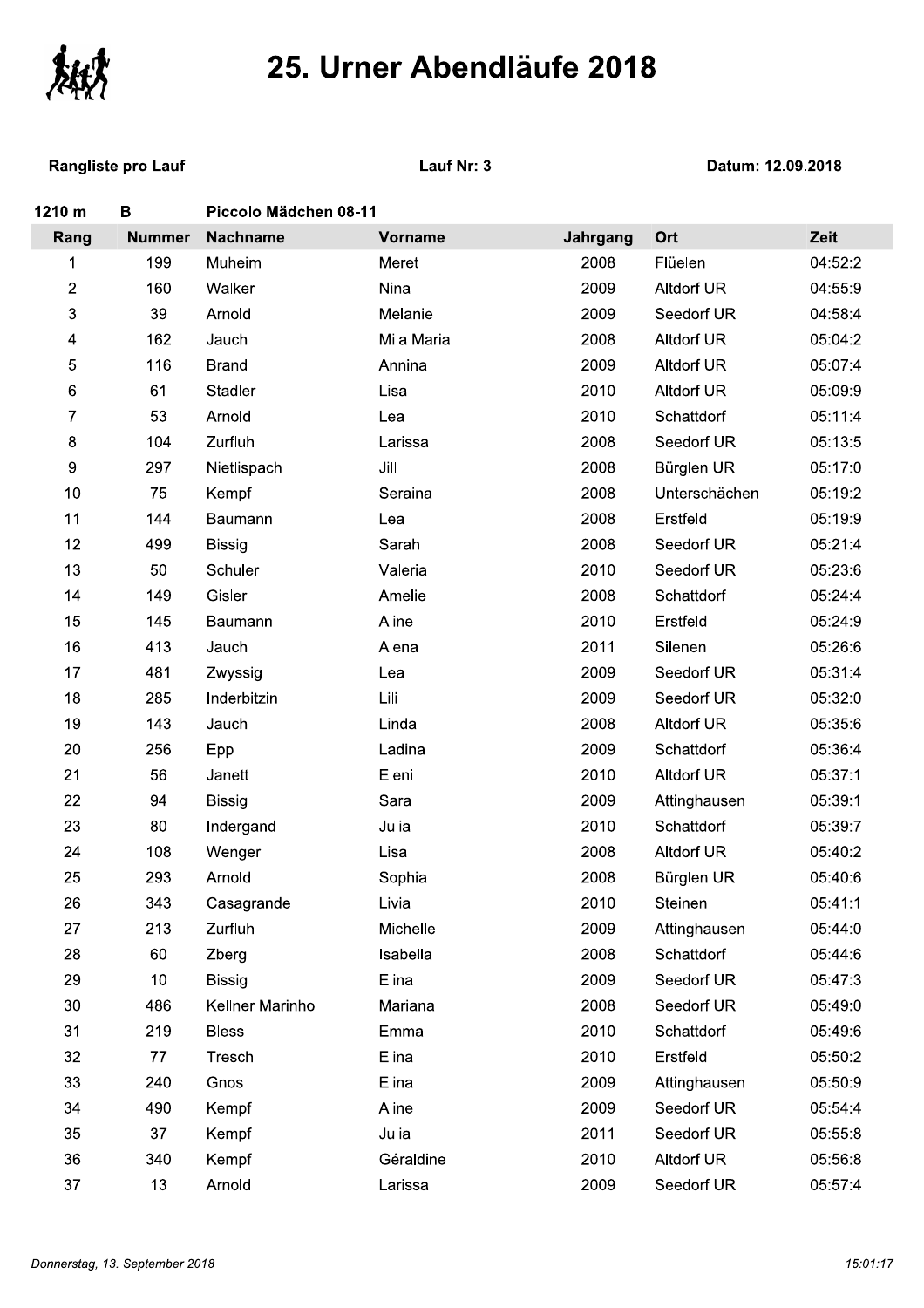

| くゝてんし  |                           |                       |                |          |                     |         |
|--------|---------------------------|-----------------------|----------------|----------|---------------------|---------|
|        | <b>Rangliste pro Lauf</b> | Lauf Nr: 3            |                |          | Datum: 12.09.2018   |         |
| 1210 m | B                         | Piccolo Mädchen 08-11 |                |          |                     |         |
| Rang   | <b>Nummer</b>             | <b>Nachname</b>       | <b>Vorname</b> | Jahrgang | Ort                 | Zeit    |
| 38     | 333                       | Planzer               | Anna           | 2009     | Schattdorf          | 05:58:0 |
| 39     | 480                       | Zwyssig               | Anic           | 2011     | Seedorf UR          | 05:58:5 |
| 40     | 119                       | Gisler                | Luna           | 2009     | Schattdorf          | 05:58:9 |
| 41     | 323                       | Christen              | Fiona          | 2008     | <b>Altdorf UR</b>   | 05:59:4 |
| 42     | 211                       | Zurfluh               | Melanie        | 2011     | Attinghausen        | 06:00:0 |
| 43     | 89                        | Arnold                | Eva            | 2009     | Schattdorf          | 06:00:6 |
| 44     | 292                       | Arnold                | Lisa           | 2010     | Bürglen UR          | 06:02:2 |
| 45     | 98                        | Arnold                | Rebecca        | 2010     | Bürglen UR          | 06:02:9 |
| 46     | 327                       | Imhof                 | Mona           | 2010     | Attinghausen        | 06:03:9 |
| 47     | 186                       | Zgraggen              | Anja           | 2009     | Attinghausen        | 06:05:3 |
| 48     | 329                       | Imholz                | Lorena         | 2010     | Seedorf UR          | 06:08:4 |
| 49     | 209                       | Schmid                | Silja          | 2010     | Andermatt           | 06:10:3 |
| 50     | 44                        | Gisler                | Ylva           | 2010     | Schattdorf          | 06:11:0 |
| 51     | 455                       | Simmen                | Lea            | 2008     | Andermatt           | 06:12:5 |
| 52     | 113                       | Wipfli                | Marylène       | 2010     | Silenen             | 06:12:9 |
| 53     | 182                       | Arnold                | Silja          | 2011     | Schattdorf          | 06:14:7 |
| 54     | 416                       | Annen                 | Nayara         | 2010     | Schattdorf          | 06:15:3 |
| 55     | 215                       | Zgraggen              | Zoé            | 2011     | Erstfeld            | 06:15:9 |
| 56     | 491                       | Jauch                 | Silia          | 2010     | Haldi b. Schattdorf | 06:16:8 |
| 57     | 247                       | Planzer               | Lea            | 2009     | Schattdorf          | 06:17:5 |
| 58     | 569                       | Gisler                | Mailin         | 2010     | Schattdorf          | 06:19:1 |
| 59     | 465                       | Traxel                | Ella           | 2009     | Bürglen UR          | 06:19:7 |
| 60     | 194                       | Arnold                | Emma           | 2011     | Unterschächen       | 06:20:2 |
| 61     | 408                       | Biaggi                | Lorena         | 2008     | Bürglen UR          | 06:20:7 |
| 62     | 248                       | Imhof                 | Alia           | 2010     | Schattdorf          | 06:24:1 |
| 63     | 454                       | Arnold                | Alessia        | 2009     | Attinghausen        | 06:31:6 |
| 64     | 30                        | Kempf                 | Marina         | 2011     | Seedorf UR          | 06:36:6 |
| 65     | 33                        | Tresch                | Shania         | 2009     | Schattdorf          | 06:37:9 |
| 66     | 17                        | Tresch                | Lisa           | 2008     | Schattdorf          | 06:38:6 |
| 67     | 187                       | Zgraggen              | Rahel          | 2010     | Attinghausen        | 06:41:7 |
| 68     | 562                       | Betschart             | Anouk          | 2011     | Schattdorf          | 06:42:8 |
| 69     | 500                       | <b>Bissig</b>         | Lea            | 2011     | Seedorf UR          | 06:43:6 |
| 70     | 230                       | Herger                | Marina         | 2008     | Flüelen             | 06:44:6 |
| 71     | 233                       | Gisler                | Lara           | 2010     | Schattdorf          | 06:46:7 |
| $72\,$ | 479                       | Arnold                | Luana          | 2010     | Seedorf UR          | 07:05:7 |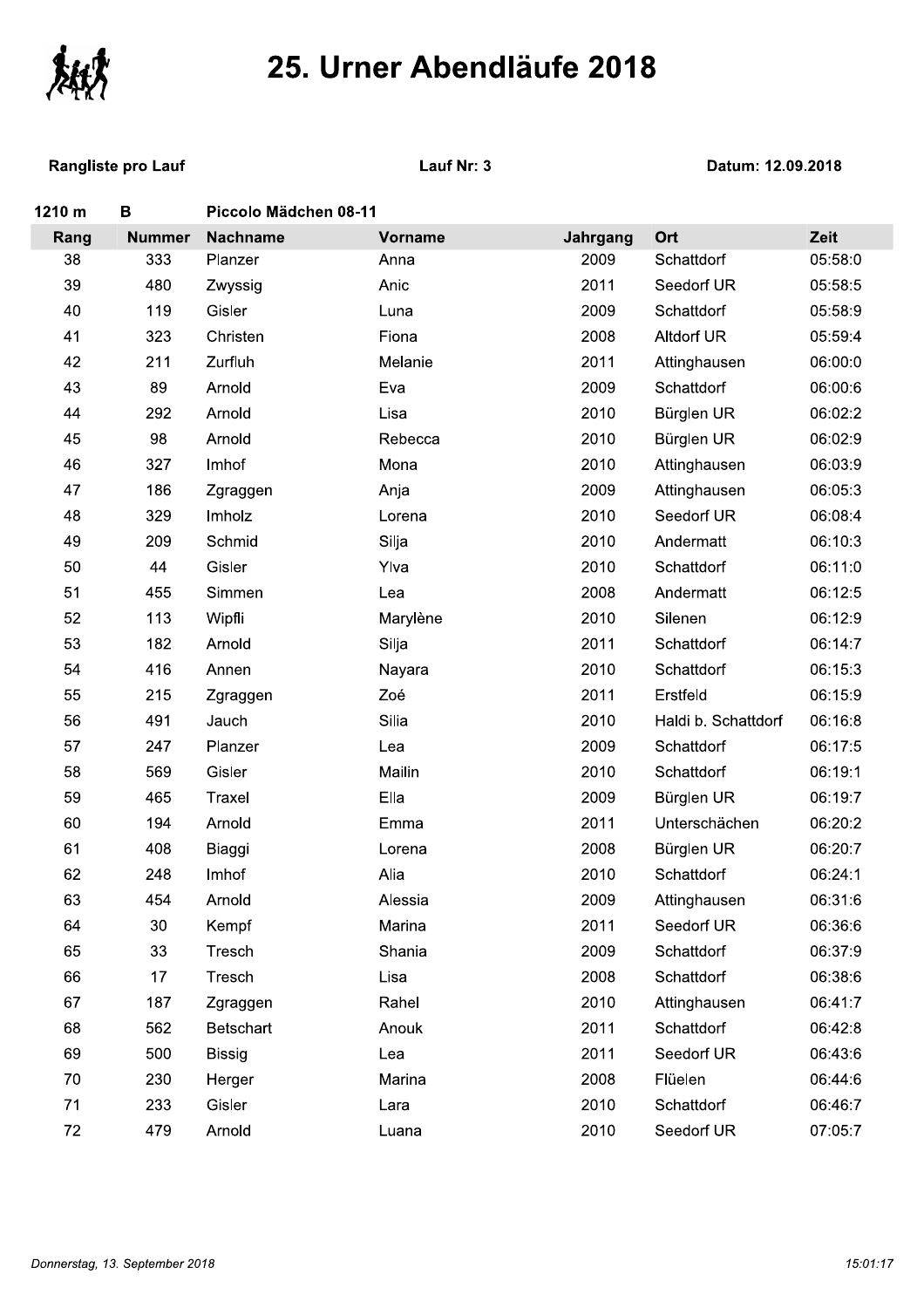

| 25. Urner Abendiaufe 2018 |                           |                      |                |          |                     |         |  |
|---------------------------|---------------------------|----------------------|----------------|----------|---------------------|---------|--|
|                           | <b>Rangliste pro Lauf</b> | Lauf Nr: 3           |                |          | Datum: 12.09.2018   |         |  |
| 1210 m                    | $\mathbf c$               | Pfüderi/Eltern 14-16 |                |          |                     |         |  |
| Rang                      | <b>Nummer</b>             | <b>Nachname</b>      | <b>Vorname</b> | Jahrgang | Ort                 | Zeit    |  |
| 1                         | 140                       | Jauch                | Tom            | 2014     | <b>Altdorf UR</b>   | 06:45:4 |  |
| 2                         | 262                       | Wyrsch               | Mael           | 2014     | Kriens              | 06:55:5 |  |
| 3                         | 469                       | Furger               | Laurin         | 2014     | Altdorf UR          | 07:04:9 |  |
| 4                         | 412                       | Jauch                | Amira          | 2014     | Silenen             | 07:12:9 |  |
| 5                         | 159                       | Regli                | Ron            | 2014     | <b>Altdorf UR</b>   | 07:30:1 |  |
| 6                         | 175                       | Zurfluh              | Ben            | 2014     | Seedorf UR          | 07:42:4 |  |
| 7                         | 112                       | Strüby               | Nino           | 2014     | Schattdorf          | 07:44:0 |  |
| 8                         | 102                       | Albertin             | Delia          | 2014     | Altdorf UR          | 08:04:5 |  |
| 9                         | 177                       | Flachsmann           | Thea           | 2014     | Altdorf UR          | 08:05:7 |  |
| 10                        | 458                       | Giese                | Mira           | 2014     | Eschenbach LU       | 08:07:4 |  |
| 11                        | 453                       | Zberg                | Neria          | 2014     | Schattdorf          | 08:10:4 |  |
| 12                        | 417                       | Arnold               | Leandro        | 2014     | Merenschwand        | 08:11:7 |  |
| 13                        | 64                        | Mattli               | Yuna           | 2014     | Erstfeld            | 08:15:6 |  |
| 14                        | 216                       | Zgraggen             | Mayla          | 2014     | Erstfeld            | 08:23:9 |  |
| 15                        | 263                       | Imhof                | Dina           | 2014     | Attinghausen        | 08:27:4 |  |
| 16                        | 324                       | Dubacher             | Elena          | 2014     | <b>Altdorf UR</b>   | 08:29:7 |  |
| 17                        | 173                       | Arnold               | Sarah          | 2015     | Schattdorf          | 08:31:0 |  |
| 18                        | 504                       | Planzer              | Leandro        | 2015     | Schattdorf          | 08:32:0 |  |
| 19                        | 142                       | Christen             | Fiona          | 2014     | <b>Brunnen</b>      | 08:33:2 |  |
| 20                        | 69                        | Reid                 | Émilie         | 2014     | <b>Altdorf UR</b>   | 08:34:1 |  |
| 21                        | 317                       | Kempf                | Jael           | 2015     | Bauen               | 08:35:0 |  |
| 22                        | 332                       | Imholz               | Julian         | 2014     | Seedorf UR          | 08:37:0 |  |
| 23                        | 229                       | Kempf                | Anja           | 2014     | Seedorf UR          | 08:39:2 |  |
| 24                        | 168                       | Zgraggen             | Ina            | 2014     | Seedorf UR          | 08:40:4 |  |
| 25                        | 493                       | Jauch                | Jerome         | 2014     | Haldi b. Schattdorf | 08:44:7 |  |
| 26                        | 567                       | Deplazes             | Seya           | 2014     | Schattdorf          | 08:49:2 |  |
| 27                        | 494                       | Hauger               | Noah           | 2014     | Altdorf UR          | 08:50:9 |  |
| 28                        | 88                        | Arnold               | Ina            | 2014     | Schattdorf          | 08:54:7 |  |
| 29                        | 354                       | Traub                | Marino         | 2014     | Schattdorf          | 08:55:6 |  |
| 30                        | 244                       | Arnold               | Mattia         | 2015     | <b>Altdorf UR</b>   | 08:58:0 |  |
| 31                        | 217                       | Huser                | Rahel          | 2014     | Erstfeld            | 08:58:8 |  |
| 32                        | 266                       | Immoos               | Elin           | 2014     | Unterschächen       | 08:59:5 |  |
| 33                        | 305                       | Schuler              | Alina          | 2014     | Bürglen UR          | 09:00:8 |  |
| 34                        | 269                       | Arnold               | Ella           | 2014     | Unterschächen       | 09:07:0 |  |
| 35                        | 70                        | <b>Böttcher</b>      | Ben            | 2014     | Flüelen             | 09:08:7 |  |
| 36                        | 335                       | Herger               | Selina         | 2015     | Seedorf UR          | 09:10:5 |  |
| 37                        | 148                       | Baumann              | Samuel         | 2014     | Erstfeld            | 09:22:3 |  |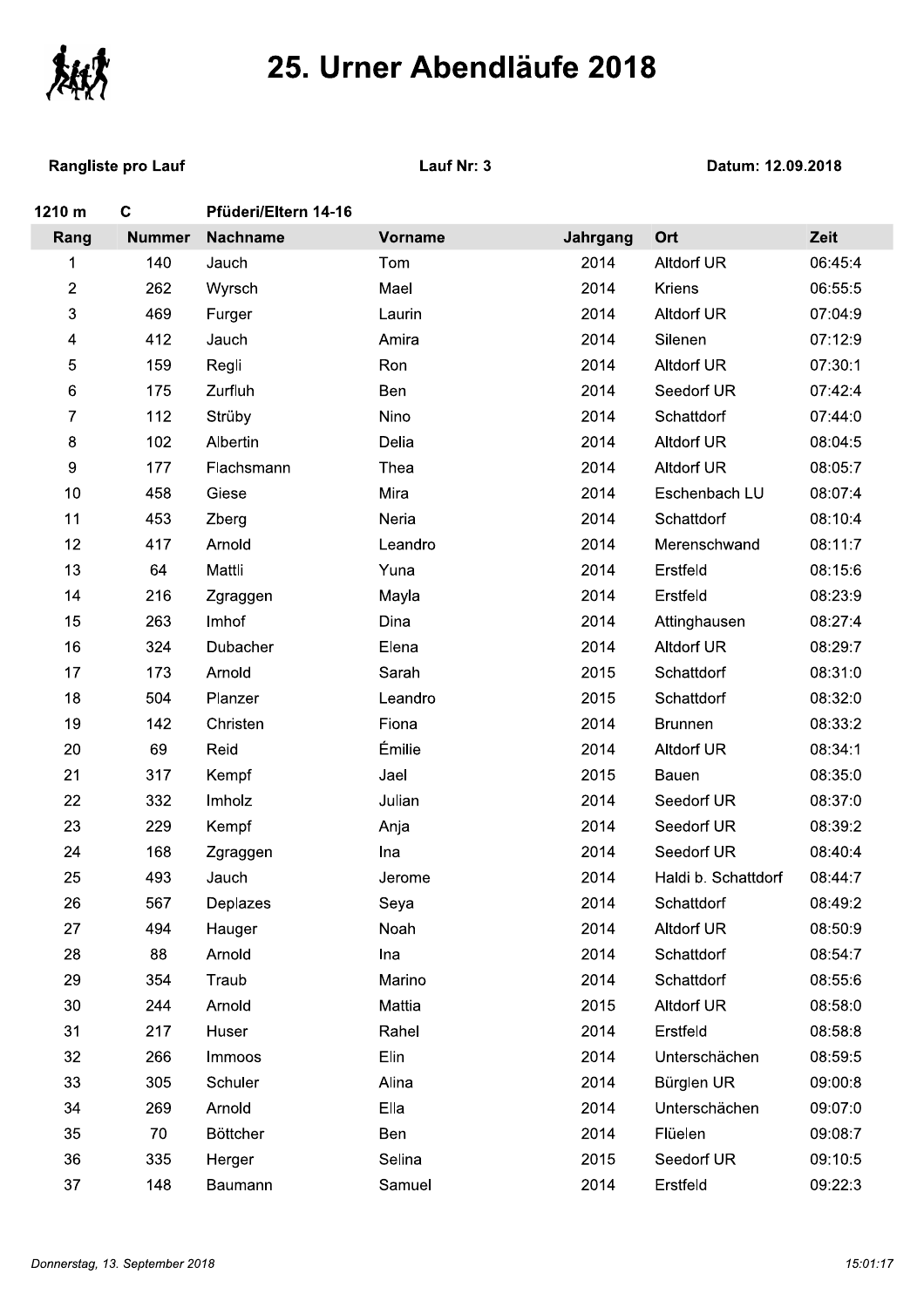

|        | 25. Urner Abendiaufe 2018 |                      |                |          |                   |         |  |  |
|--------|---------------------------|----------------------|----------------|----------|-------------------|---------|--|--|
|        | <b>Rangliste pro Lauf</b> |                      | Lauf Nr: 3     |          | Datum: 12.09.2018 |         |  |  |
| 1210 m | $\mathbf c$               | Pfüderi/Eltern 14-16 |                |          |                   |         |  |  |
| Rang   | <b>Nummer</b>             | <b>Nachname</b>      | <b>Vorname</b> | Jahrgang | Ort               | Zeit    |  |  |
| 38     | 223                       | Holdler              | Linnea         | 2014     | Bürglen UR        | 09:24:7 |  |  |
| 39     | 54                        | Infanger             | Neele          | 2014     | Seedorf UR        | 09:31:0 |  |  |
| 40     | 560                       | Kolthoff             | Emma           | 2014     | Schattdorf        | 09:32:3 |  |  |
| 41     | 306                       | Zwyssig              | Laura          | 2015     | Seedorf UR        | 09:34:8 |  |  |
| 42     | 302                       | Müller               | Elin           | 2014     | Schattdorf        | 09:37:6 |  |  |
| 43     | 503                       | Gisler               | Sara           | 2015     | <b>Altdorf UR</b> | 09:46:8 |  |  |
| 44     | 409                       | Biaggi               | Elina          | 2014     | Bürglen UR        | 09:50:9 |  |  |
| 45     | 506                       | Strüby               | Nevin          | 2015     | Schattdorf        | 10:00:2 |  |  |
| 46     | 561                       | Arnold               | Valeria        | 2014     | Bürglen UR        | 10:01:9 |  |  |
| 47     | 109                       | Imhof                | Lio            | 2016     | Schattdorf        | 10:39:7 |  |  |
| 48     | 251                       | Imholz               | Nando          | 2015     | Schattdorf        | 10:40:2 |  |  |
| 49     | 243                       | Walker               | Delia          | 2014     | Wassen UR         | 10:42:6 |  |  |
| 50     | 90                        | Planzer              | Levin          | 2014     | Bürglen UR        | 10:43:1 |  |  |
| 51     | 320                       | Schuler              | Noemi          | 2014     | Attinghausen      | 10:52:1 |  |  |
| 52     | 220                       | Stäuble              | Malia          | 2014     | <b>Altdorf UR</b> | 11:06:6 |  |  |
| 53     | 565                       | Arnold               | <b>Nik</b>     | 2014     | Schattdorf        | 11:08:0 |  |  |
| 54     | 232                       | Zurfluh              | Carlo          | 2014     | Seedorf UR        | 11:12:1 |  |  |
| 55     | 564                       | Arnold               | Mline          | 2014     | Schattdorf        | 11:16:2 |  |  |
| 56     | 501                       | Arnold               | Elias          | 2014     | Unterschächen     | 11:32:8 |  |  |
| 57     | 34                        | Tresch               | Maleah         | 2015     | Schattdorf        | 11:38:7 |  |  |
| 58     | 196                       | Arnold               | Lina           | 2015     | Unterschächen     | 11:47:2 |  |  |
| 59     | 95                        | Imhof                | Nola           | 2015     | Unterschächen     | 12:48:9 |  |  |
| 60     | 270                       | Arnold               | Gianna         | 2016     | Unterschächen     | 12:57:7 |  |  |
| 61     | 304                       | Albert               | Leano          | 2015     | Bürglen UR        | 13:01:5 |  |  |
| 62     | 170                       | Schuler              | Tilo           | 2015     | Seedorf UR        | 13:13:1 |  |  |
| 63     | 12                        | Müller               | Lara           | 2015     | Bürglen UR        | 13:17:1 |  |  |
| 64     | 488                       | <b>Bissig</b>        | Elin           | 2015     | Isenthal          | 14:29:4 |  |  |
| 65     | 498                       | Kuert                | Maëlle         | 2015     | <b>Altdorf UR</b> | 14:43:0 |  |  |
| 66     | 92                        | Baumeler             | Nio            | 2015     | Bürglen UR        | 16:07:0 |  |  |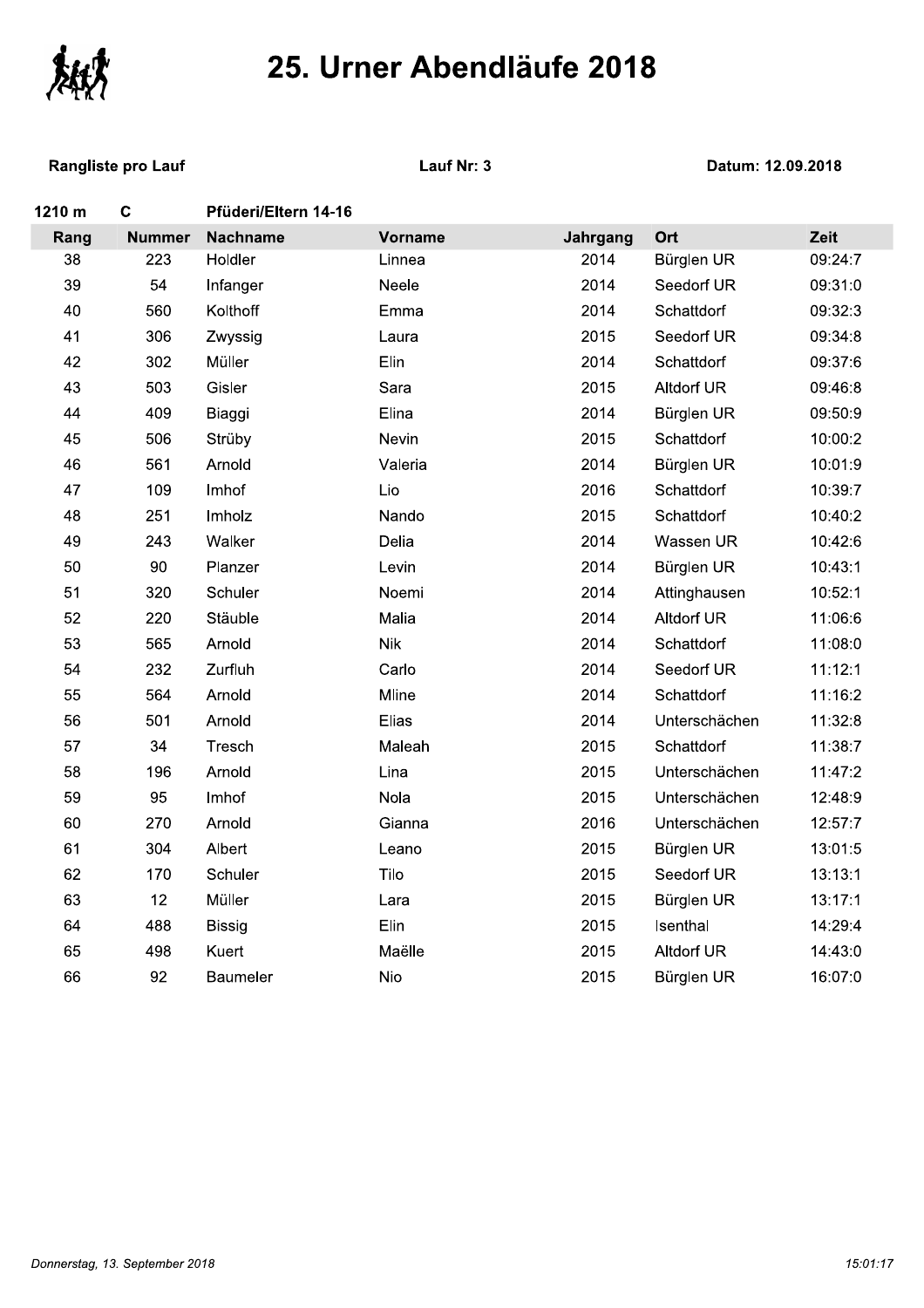

**Rangliste pro Lauf** 

Lauf Nr: 3

| 1210 m                  | D             | Kind/Eltern 12  |                |          |                   |         |
|-------------------------|---------------|-----------------|----------------|----------|-------------------|---------|
| Rang                    | <b>Nummer</b> | <b>Nachname</b> | <b>Vorname</b> | Jahrgang | Ort               | Zeit    |
| 1                       | 252           | Imholz          | Andrin         | 2012     | Schattdorf        | 05:19:1 |
| $\overline{2}$          | 192           | Huwyler         | Liam           | 2012     | Attinghausen      | 05:21:9 |
| 3                       | 35            | Tresch          | Javis Fabian   | 2012     | Schattdorf        | 05:25:2 |
| $\overline{\mathbf{4}}$ | 353           | Traub           | Alina          | 2012     | Altdorf UR        | 05:52:3 |
| 5                       | 239           | Gnos            | Linus          | 2012     | Attinghausen      | 05:55:2 |
| 6                       | 74            | Kempf           | Ladina         | 2012     | Unterschächen     | 05:56:7 |
| 7                       | 81            | Mettler         | Julian         | 2012     | Altdorf UR        | 05:58:4 |
| 8                       | 101           | Scheiber        | Reto           | 2012     | Altdorf UR        | 06:00:7 |
| 9                       | 241           | Gnos            | Elio           | 2012     | Attinghausen      | 06:04:6 |
| 10                      | 526           | Grütter         | <b>Nils</b>    | 2012     | Seedorf UR        | 06:05:4 |
| 11                      | 370           | Herger          | Til            | 2012     | Altdorf UR        | 06:06:4 |
| 12                      | 76            | Tresch          | Julian         | 2012     | Erstfeld          | 06:07:0 |
| 13                      | 96            | Imhof           | Mila           | 2012     | Unterschächen     | 06:07:7 |
| 14                      | 261           | Mangold         | Lena           | 2012     | Erstfeld          | 06:12:8 |
| 15                      | 495           | Hauger          | Ella           | 2012     | Altdorf UR        | 06:14:7 |
| 16                      | 147           | Baumann         | Aron           | 2012     | Erstfeld          | 06:17:1 |
| 17                      | 330           | Imholz          | Jonas          | 2012     | Seedorf UR        | 06:18:1 |
| 18                      | 533           | Deplazes        | Nima           | 2012     | Schattdorf        | 06:20:5 |
| 19                      | 158           | Regli           | Ben            | 2012     | <b>Altdorf UR</b> | 06:20:8 |
| 20                      | 180           | Flachsmann      | Jaro           | 2012     | <b>Altdorf UR</b> | 06:21:5 |
| 21                      | 356           | Stranieri       | Jano           | 2012     | Altdorf UR        | 06:23:0 |
| 22                      | 157           | Gnos            | lan            | 2012     | Erstfeld          | 06:25:1 |
| 23                      | 291           | Arnold          | Lorena         | 2012     | Bürglen UR        | 06:27:5 |
| 24                      | 321           | Schuler         | Matteo         | 2012     | Attinghausen      | 06:28:9 |
| 25                      | 181           | Püntener        | Milena         | 2012     | Erstfeld          | 06:31:4 |
| 26                      | 197           | Wyrsch          | Nicola         | 2012     | Seedorf UR        | 06:32:0 |
| 27                      | 468           | Zurfluh         | Aron           | 2012     | Seedorf UR        | 06:32:4 |
| 28                      | 383           | Infanger        | Theo           | 2012     | Seedorf UR        | 06:33:3 |
| 29                      | 505           | Arnold          | Valentin       | 2012     | Seedorf UR        | 06:34:2 |
| 30                      | 221           | <b>Brand</b>    | Marco          | 2012     | Altdorf UR        | 06:34:8 |
| 31                      | 118           | Gisler          | Yara           | 2012     | Schattdorf        | 06:35:5 |
| 32                      | 245           | Arnold          | Nino           | 2012     | <b>Altdorf UR</b> | 06:36:7 |
| 33                      | 331           | Kempf           | Larissa        | 2012     | Seedorf UR        | 06:38:6 |
| 34                      | 568           | Achermann       | Gian           | 2012     | Schattdorf        | 06:45:1 |
| 35                      | 166           | Herger          | Keahi          | 2012     | Flüelen           | 06:46:8 |
| 36                      | 153           | Inderbitzin     | Linus          | 2012     | Altdorf UR        | 06:48:6 |
| 37                      | 249           | Imhof           | Lisa.          | 2012     | Schattdorf        | 06.49.7 |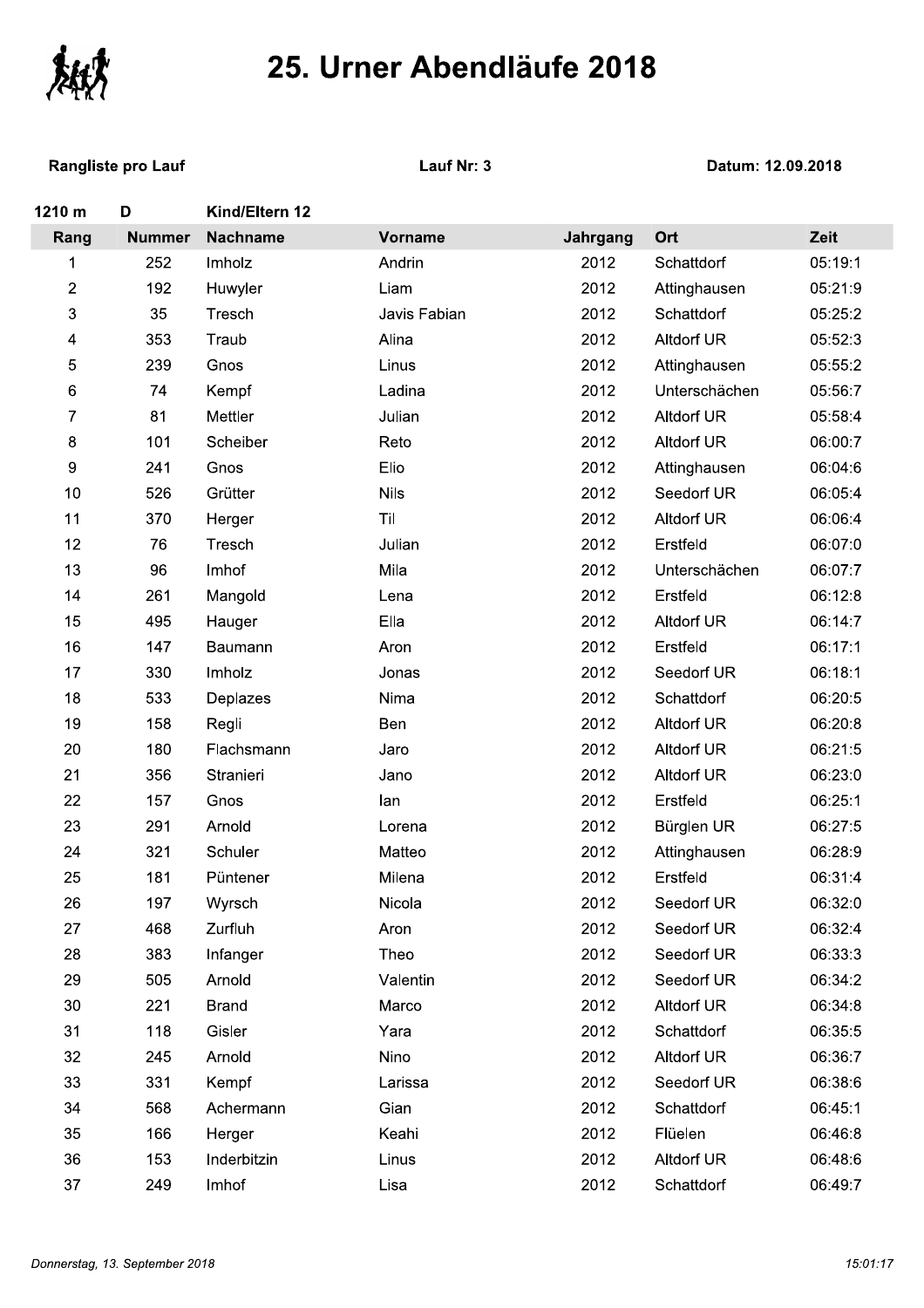

#### Rangliste pro Lauf Manuel Controller Manuel Cause Cause Cause Cause Cause Cause Cause Cause Cause Cause Cause

| イ丶てんし  |                           |                 |                |          |                   |         |
|--------|---------------------------|-----------------|----------------|----------|-------------------|---------|
|        | <b>Rangliste pro Lauf</b> |                 | Lauf Nr: 3     |          | Datum: 12.09.2018 |         |
| 1210 m | D                         | Kind/Eltern 12  |                |          |                   |         |
| Rang   | <b>Nummer</b>             | <b>Nachname</b> | <b>Vorname</b> | Jahrgang | Ort               | Zeit    |
| 38     | 151                       | <b>Briker</b>   | Jonas          | 2012     | Unterschächen     | 06:50:3 |
| 39     | 284                       | Baumann         | Sarah          | 2012     | Seedorf UR        | 06:51:7 |
| 40     | 99                        | Arnold          | Aurel          | 2012     | Bürglen UR        | 07:17:9 |
| 41     | 86                        | Kelly           | Maeve          | 2012     | Schattdorf        | 07:28:1 |
| 42     | 301                       | Müller          | Laurin         | 2012     | Schattdorf        | 07:33:9 |
| 43     | 265                       | Immoos          | Janis          | 2012     | Unterschächen     | 07:34:6 |
| 44     | 566                       | Arnold          | Lena           | 2012     | Unterschächen     | 07:37:8 |
| 45     | 231                       | Zurfluh         | Marisa         | 2012     | Seedorf UR        | 07:43:7 |
| 46     | 473                       | Schwizgebel     | Lio            | 2012     | Schattdorf        | 07:44:7 |
| 47     | 457                       | Giese           | Laura          | 2012     | Eschenbach LU     | 07:54:4 |
| 48     | 7                         | Zgraggen        | Levin          | 2012     | Bürglen UR        | 08:54:3 |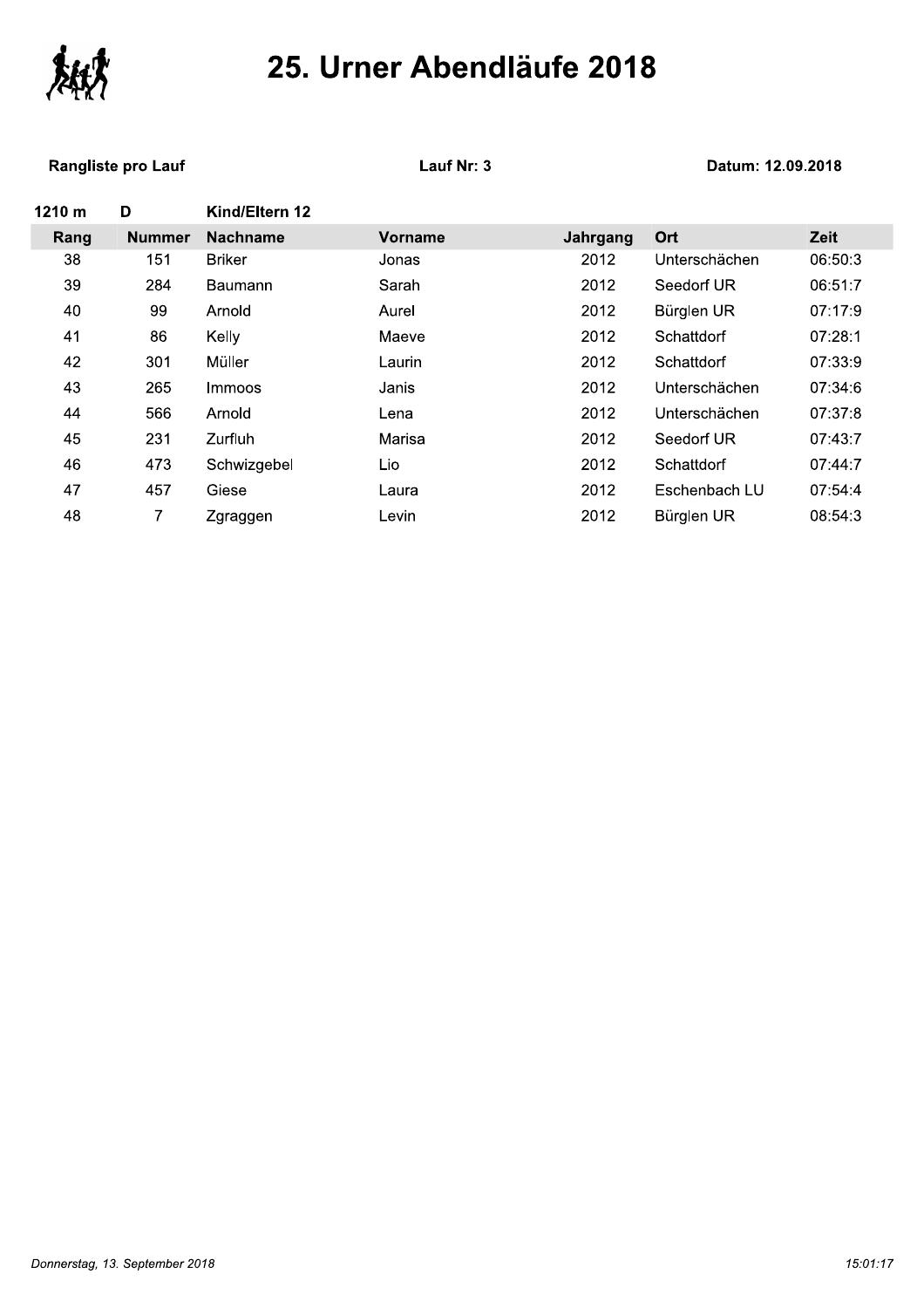

**Rangliste pro Lauf** 

Lauf Nr: 3

| 2260 m         | E             | Schülerinnen 05-07 |            |          |                   |         |
|----------------|---------------|--------------------|------------|----------|-------------------|---------|
| Rang           | <b>Nummer</b> | <b>Nachname</b>    | Vorname    | Jahrgang | Ort               | Zeit    |
| $\mathbf 1$    | 574           | Kerber             | Shirin     | 2006     | Kehrsiten         | 08:07:7 |
| $\overline{2}$ | 559           | <b>Bruhin</b>      | Anina      | 2006     | Steinen           | 09:05:5 |
| 3              | 300           | Muheim             | Alessia    | 2006     | Unterschächen     | 09:11:5 |
| 4              | 386           | Betschart          | Anna       | 2005     | Schwyz            | 09:20:1 |
| 5              | 275           | von Flüh           | Sereina    | 2007     | Steinen           | 09:21:4 |
| 6              | 200           | Gisler             | Julia      | 2005     | Schattdorf        | 09:26:5 |
| 7              | 106           | Zurfluh            | Elena      | 2005     | Seedorf UR        | 09:35:3 |
| 8              | 25            | Gasser             | Leandra    | 2006     | Bürglen UR        | 09:37:1 |
| 9              | 373           | Imhof              | Laura      | 2007     | Sisikon           | 09:41:6 |
| 10             | 519           | Arnold             | Lorena     | 2006     | Seedorf UR        | 09:54:9 |
| 11             | 161           | Walker             | Dunja      | 2007     | <b>Altdorf UR</b> | 10:02:1 |
| 12             | 518           | <b>Bissig</b>      | Leandra    | 2006     | Seedorf UR        | 10:04:8 |
| 13             | 550           | Siegenthaler       | Nina       | 2005     | <b>Altdorf UR</b> | 10:06:3 |
| 14             | 24            | Abel               | Nele-Jolie | 2007     | Bürglen UR        | 10:08:1 |
| 15             | 212           | Zurfluh            | Janine     | 2007     | Attinghausen      | 10:17:0 |
| 16             | 388           | Gnos               | Eline      | 2007     | <b>Altdorf UR</b> | 10:18:3 |
| 17             | 201           | Gisler             | Linda      | 2007     | Schattdorf        | 10:25:5 |
| 18             | 441           | Fullin             | Annika     | 2007     | Flüelen           | 10:38:5 |
| 19             | 210           | Schmid             | Eleni      | 2006     | Andermatt         | 10:43:8 |
| 20             | 254           | Fasoletti          | Ruby       | 2006     | Attinghausen      | 11:02:0 |
| 21             | 431           | Arnold             | Lina       | 2005     | <b>Altdorf UR</b> | 11:02:4 |
| 22             | 430           | Morg               | Sophie     | 2005     | <b>Altdorf UR</b> | 11:03:1 |
| 23             | 38            | Kempf              | Xenia      | 2007     | Seedorf UR        | 11:11:0 |
| 24             | 218           | <b>Bless</b>       | Annika     | 2007     | Schattdorf        | 11:21:3 |
| 25             | 452           | Jauch              | Finia      | 2007     | Schattdorf        | 12:17:6 |
| 26             | 472           | Palmeri            | Marica     | 2007     | Seedorf UR        | 12:25:0 |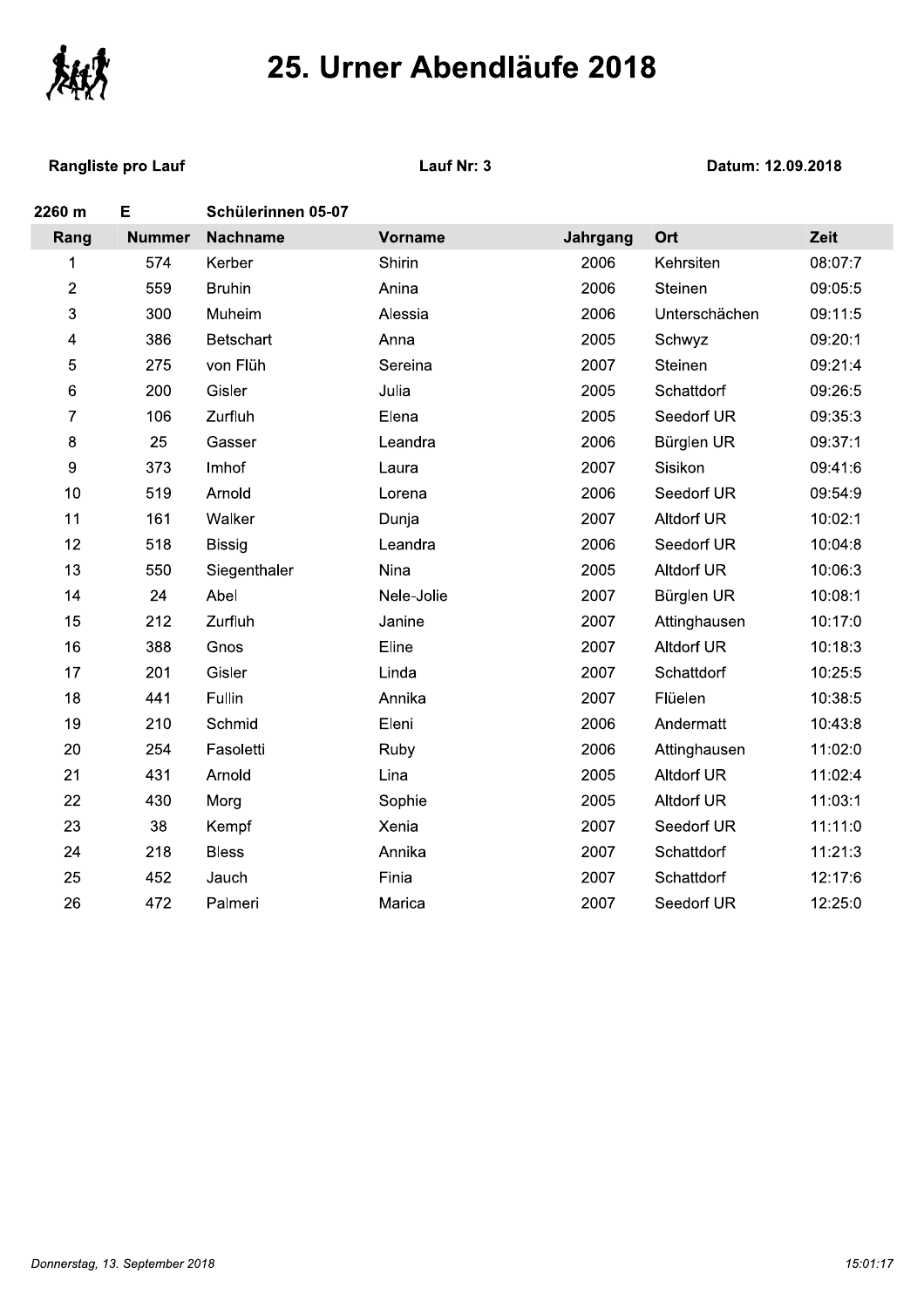

**Rangliste pro Lauf** 

Lauf Nr: 3

| 2260 m         | F             | Schüler 05-07   |           |          |                   |         |
|----------------|---------------|-----------------|-----------|----------|-------------------|---------|
| Rang           | <b>Nummer</b> | <b>Nachname</b> | Vorname   | Jahrgang | Ort               | Zeit    |
| 1              | 529           | Muheim          | Linus     | 2005     | Flüelen           | 07:58:3 |
| $\overline{c}$ | 313           | Vonäsch         | Andrin    | 2005     | <b>Brunnen</b>    | 08:08:8 |
| 3              | 372           | Imhof           | Dario     | 2007     | Sisikon           | 08:29:0 |
| 4              | 352           | Jauch           | Nino      | 2007     | <b>Altdorf UR</b> | 08:35:4 |
| 5              | 435           | <b>Bissig</b>   | Jonas     | 2005     | Seedorf UR        | 08:51:2 |
| 6              | 167           | Herger          | Keanu     | 2005     | Flüelen           | 09:14:0 |
| $\overline{7}$ | 281           | Reding          | Flurin    | 2005     | Steinen           | 09:22:6 |
| $\bf 8$        | 115           | Wipfli          | Sebastian | 2006     | Silenen           | 09:44:0 |
| 9              | 478           | Wyrsch          | Livio     | 2006     | Seedorf UR        | 09:46:7 |
| 10             | 387           | Tresch          | Patrick   | 2005     | Silenen           | 09:47:1 |
| 11             | 311           | Muheim          | Josias    | 2005     | Unterschächen     | 09:56:0 |
| 12             | 502           | Lemmel          | Jonas     | 2007     | Altdorf UR        | 10:16:0 |
| 13             | 1             | Chab            | Luis      | 2007     | Schattdorf        | 10:43:0 |
| 14             | 348           | Russi           | Mauro     | 2006     | Andermatt         | 10:43:4 |
| 15             | 347           | <b>Baumann</b>  | Kai       | 2006     | Andermatt         | 10:44:1 |
| 16             | 318           | Gisler          | Tim       | 2006     | Schattdorf        | 10:49:7 |
| 17             | 415           | Schuler         | David     | 2006     | Schattdorf        | 11:26:1 |
| 18             | 16            | Tresch          | Elias     | 2007     | Schattdorf        | 11:28:4 |
| 19             | 84            | Kelly           | Liam      | 2006     | Schattdorf        | 11:35:2 |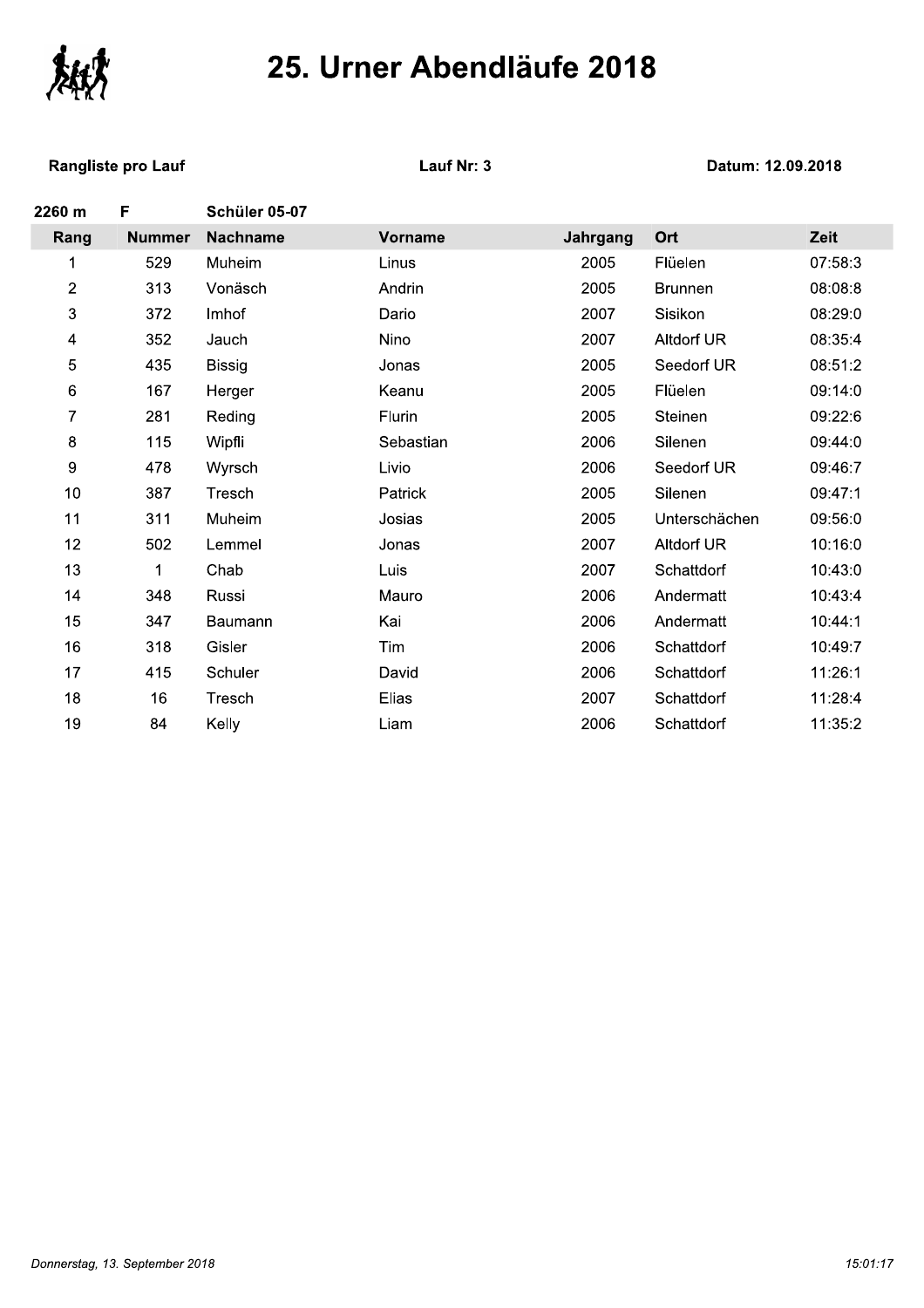

#### Rangliste pro Lauf Manuel Controller Manuel Cause Cause Cause Cause Cause Cause Cause Cause Cause Cause Cause

| 25. Urher Abendiaufe 2018 |                    |                        |                |          |                   |         |
|---------------------------|--------------------|------------------------|----------------|----------|-------------------|---------|
|                           | Rangliste pro Lauf |                        | Lauf Nr: 3     |          | Datum: 12.09.2018 |         |
| 2260 m                    | G                  | Jugend Mädchen 2001-04 |                |          |                   |         |
| Rang                      | <b>Nummer</b>      | <b>Nachname</b>        | <b>Vorname</b> | Jahrgang | Ort               | Zeit    |
| 1                         | 135                | Jurt                   | Anna           | 2001     | <b>Beckenried</b> | 07:56:6 |
| $\overline{c}$            | 392                | Christen               | Lara           | 2002     | Attinghausen      | 08:10:6 |
| 3                         | 315                | Vonäsch                | Jana           | 2001     | <b>Brunnen</b>    | 08:26:7 |
| 4                         | 314                | Vonäsch                | Rahel          | 2001     | <b>Brunnen</b>    | 08:44:8 |
| 5                         | 402                | Christen               | Fiona          | 2003     | Altdorf UR        | 08:50:1 |
| 6                         | 539                | Würsten                | Mirjam         | 2002     | Schattdorf        | 08:51:0 |
| 7                         | 280                | Lustenberger           | Andrina        | 2003     | Sattel            | 08:51:5 |
| 8                         | 375                | Frei                   | <b>Bettina</b> | 2001     | Attinghausen      | 09:23:1 |
| 9                         | 346                | Gisler                 | Laura          | 2002     | Seedorf UR        | 09:26:0 |
| 10                        | 510                | Nietlispach            | Svenja         | 2004     | Bürglen UR        | 10:35:4 |
| 11                        | 485                | Arnold                 | Sonja          | 2003     | Bürglen UR        | 10:57:2 |
| 12                        | 523                | Gisler                 | Elin           | 2003     | Schattdorf        | 11:26:8 |
| 13                        | 357                | Schuler                | Eva            | 2003     | Bürglen UR        | 11:40:7 |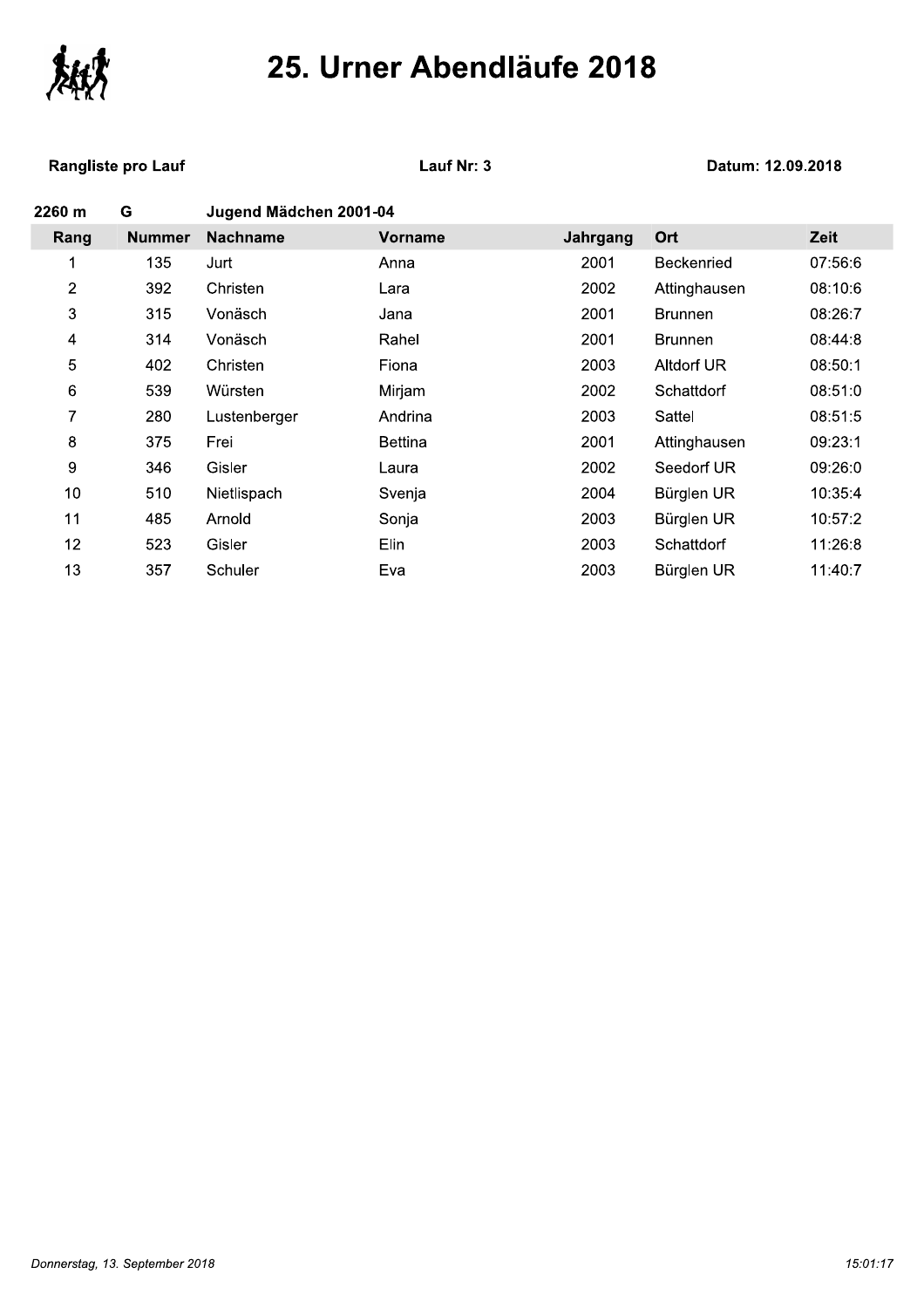

#### Rangliste pro Lauf Manuel Controller Manuel Cause Cause Cause Cause Cause Cause Cause Cause Cause Cause Cause

|               |                           | Lauf Nr: 3    |                       |                |                   |  |  |
|---------------|---------------------------|---------------|-----------------------|----------------|-------------------|--|--|
| н             |                           |               |                       |                |                   |  |  |
| <b>Nummer</b> | <b>Nachname</b>           | Vorname       | Jahrgang              | Ort            | Zeit              |  |  |
| 377           | Arnold                    | Manuel        | 2004                  | <b>Brunnen</b> | 17:21:1           |  |  |
| 427           | Epp                       | Yannick       | 2001                  | Seedorf UR     | 18:00:1           |  |  |
| 436           | Gerig                     | Jannis        | 2003                  | Altdorf UR     | 18:01:4           |  |  |
| 520           | Schuler                   | <b>Nico</b>   | 2004                  | Seedorf UR     | 18:05:4           |  |  |
| 530           | Muheim                    | Elias         | 2003                  | Flüelen        | 18:30:8           |  |  |
| 368           | Frei                      | Lukas         | 2003                  | Attinghausen   | 18:34:5           |  |  |
| 428           | <b>Bissig</b>             | <b>Benito</b> | 2004                  | Altdorf UR     | 19:25:2           |  |  |
| 367           | <b>Zurfluh</b>            | Tom           | 2003                  | Seedorf UR     | 19:27:8           |  |  |
| 345           | Muheim                    | Andrin        | 2004                  | Unterschächen  | 20:40:6           |  |  |
|               | <b>Rangliste pro Lauf</b> |               | Jugend Knaben 2001-04 |                | Datum: 12.09.2018 |  |  |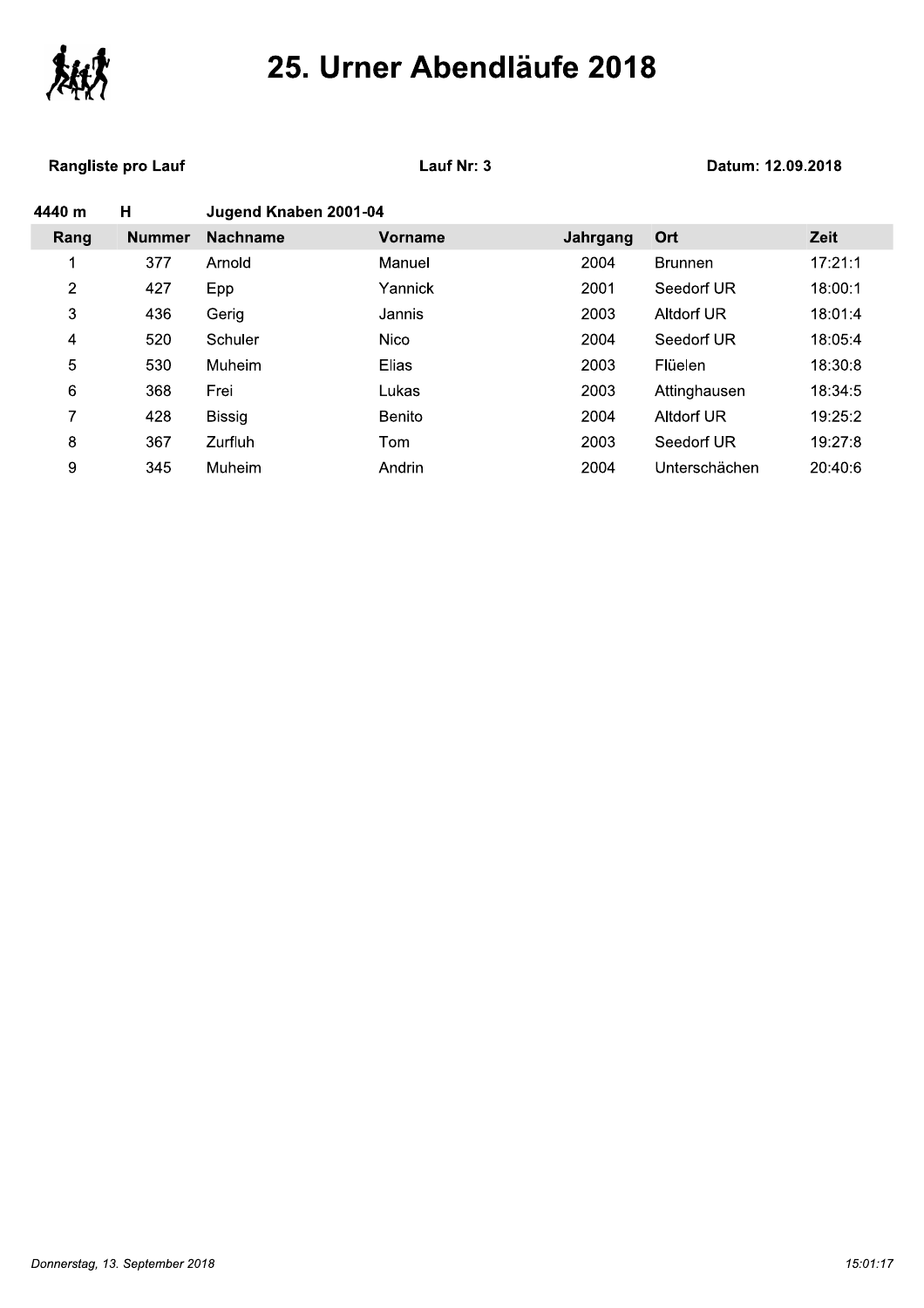

**Rangliste pro Lauf** 

Lauf Nr: 3

| 6700 m | J             | Volksläufer 2000+älter |                |          |                   |         |
|--------|---------------|------------------------|----------------|----------|-------------------|---------|
| Rang   | <b>Nummer</b> | <b>Nachname</b>        | <b>Vorname</b> | Jahrgang | Ort               | Zeit    |
| 1      | 82            | Kelly                  | Andrew         | 1971     | Schattdorf        | 23:34:7 |
| 2      | 389           | Herger                 | Andreas        | 1995     | Flüelen           | 23:42:9 |
| 3      | 528           | Estermann              | Dominik        | 1997     | Unterschächen     | 24:04:6 |
| 4      | 359           | Epp                    | Stefan         | 1974     | Schattdorf        | 24:10:2 |
| 5      | 536           | Arnold                 | Raphael        | 2000     | <b>Brunnen</b>    | 24:31:8 |
| 6      | 538           | Kempf                  | Samuel         | 1987     | Bürglen UR        | 24:39:0 |
| 7      | 379           | Eicher                 | Ivo            | 1973     | Dallenwil         | 24:48:2 |
| 8      | 527           | <b>Bissig</b>          | Livio          | 1996     | Schattdorf        | 25:02:2 |
| 9      | 385           | <b>Betschart</b>       | Reto           | 1975     | Schwyz            | 25:11:7 |
| 10     | 20            | Schenk                 | Michael        | 1973     | Luzern            | 25:32:5 |
| 11     | 371           | <b>Briker</b>          | Aaron          | 2000     | Unterschächen     | 25:55:1 |
| 12     | 553           | Lemmel                 | Stefan         | 1975     | Bürglen UR        | 25:57:9 |
| 13     | 316           | Vonäsch                | Christoph      | 1968     | <b>Brunnen</b>    | 25:58:7 |
| 14     | 361           | <b>Briker</b>          | Robi           | 1968     | Unterschächen     | 26:09:4 |
| 15     | 355           | Müller                 | Lukas          | 1997     | Unterschächen     | 26:34:7 |
| 16     | 546           | Rajabi                 | Shapur         | 1998     | <b>Altdorf UR</b> | 26:38:0 |
| 17     | 401           | llg                    | Harry          | 1977     | <b>Altdorf UR</b> | 26:40:7 |
| 18     | 544           | Nasiri                 | Nalid          | 1997     | <b>Altdorf UR</b> | 27:28:2 |
| 19     | 312           | <b>Briker</b>          | Marco          | 1998     | Unterschächen     | 27:31:1 |
| 20     | 437           | Aschwanden             | Tim            | 2000     | Seedorf UR        | 27:39:3 |
| 21     | 374           | Imhof                  | Michael        | 1980     | Sisikon           | 27:43:6 |
| 22     | 575           | Furrer                 | Stefan         | 1972     | Baar              | 27:47:0 |
| 23     | 534           | Lussi                  | <b>Bruno</b>   | 1953     | Büren NW          | 28:01:1 |
| 24     | 571           | Eichhorn               | Beat           | 1969     | Arth              | 28:14:2 |
| 25     | 350           | Arnold                 | Patrick        | 1996     | Spiringen         | 28:43:8 |
| 26     | 62            | Walker                 | Tino           | 1975     | Altdorf UR        | 28:51:1 |
| 27     | 363           | Ulrich                 | Josef          | 1965     | Luzern            | 28:52:0 |
| 28     | 422           | Gisler                 | Steve          | 1964     | Erstfeld          | 28:55:5 |
| 29     | 399           | Arnold                 | Adrian         | 1990     | Schattdorf        | 29:15:5 |
| 30     | 572           | Traub                  | Daniel         | 1981     | Schattdorf        | 29:47:0 |
| 31     | 576           | <b>Brand</b>           | Ruedi          | 1983     | Bürglen UR        | 30:49:6 |
| 32     | 524           | Arnold                 | Ueli           | 1980     | Schattdorf        | 30:52:0 |
| 33     | 543           | Mofahed                | Paiwandi       | 1997     | <b>Altdorf UR</b> | 31:38:2 |
| 34     | 475           | <b>Bless</b>           | Gregor         | 1973     | Schattdorf        | 31:53:6 |
| 35     | 378           | Arnold                 | Valentin       | 1965     | Seedorf UR        | 32:01:0 |
| 36     | 541           | Abel                   | Danny          | 1976     | Bürglen UR        | 33:25:5 |
| 37     | 545           | Safiollah              | Yeusofi        | 1991     | Altdorf UR        | 35:46:1 |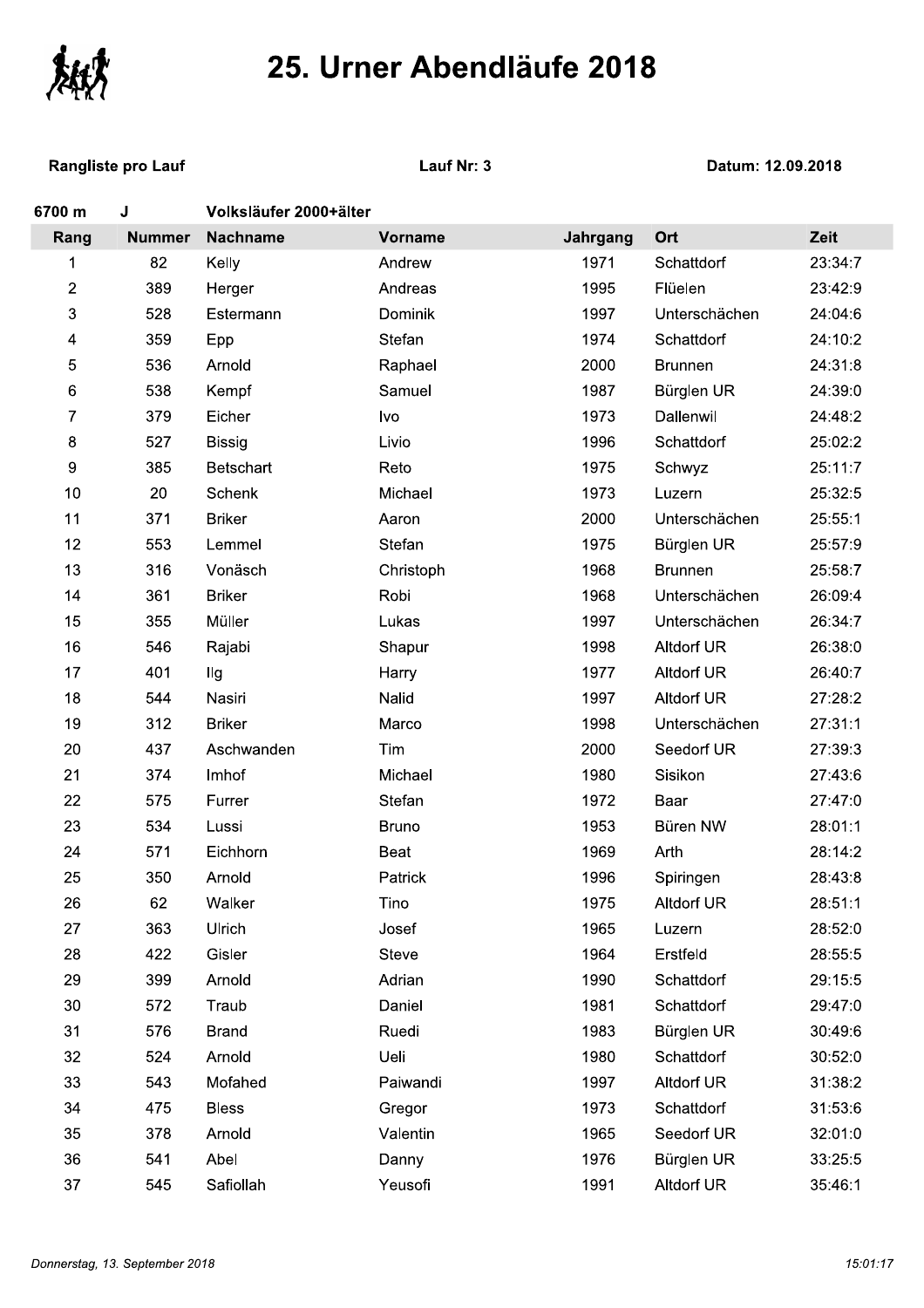

| <b>Rangliste pro Lauf</b> |        | Lauf Nr: 3             |         |          | Datum: 12.09.2018 |             |
|---------------------------|--------|------------------------|---------|----------|-------------------|-------------|
| 6700 m                    |        | Volksläufer 2000+älter |         |          |                   |             |
| Rang                      | Nummer | <b>Nachname</b>        | Vorname | Jahrgang | – Ort             | <b>Zeit</b> |
| 38                        | 573    | Imhof                  | Joshua  | 1989     | Seedorf UR        | 28:53:0     |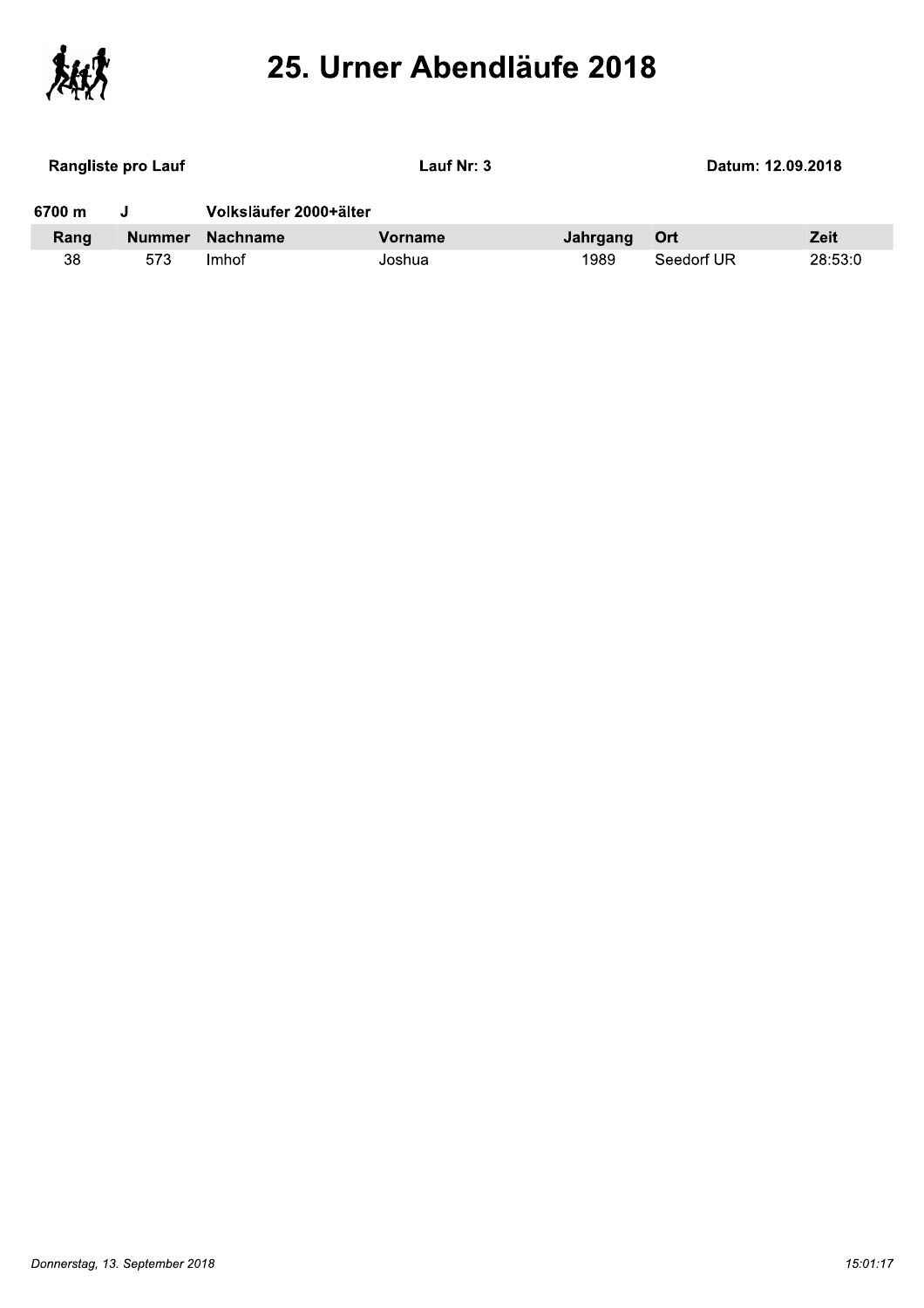

**Rangliste pro Lauf** 

Lauf Nr: 3

| Κ             |                  |         |                             |                   |         |
|---------------|------------------|---------|-----------------------------|-------------------|---------|
| <b>Nummer</b> | <b>Nachname</b>  | Vorname | Jahrgang                    | Ort               | Zeit    |
| 133           | Jurt             | Barbara | 1973                        | <b>Beckenried</b> | 16:24:4 |
| 146           | Baumann          | Martina | 1975                        | Erstfeld          | 17:47:7 |
| 234           | <b>Briggs</b>    | Ruth    | 1971                        | Schattdorf        | 18:07:6 |
| 463           | Cathry           | Flavia  | 1980                        | Andermatt         | 19:51:4 |
| 63            | Walker           | Silvia  | 1978                        | Altdorf UR        | 20:11:0 |
| 72            | Simmen           | Martina | 1981                        | Andermatt         | 20:47:4 |
| 512           | Frei             | Martina | 1977                        | Attinghausen      | 21:27:3 |
| 339           | Kempf            | Corinne | 1975                        | Altdorf UR        | 22:04:4 |
| 484           | Kempf            | Pia     | 1987                        | Bürglen UR        | 22:27:2 |
| 117           | Jodi Gisler      | Andrea  | 1976                        | Schattdorf        | 23:24:3 |
| 393           | Muheim           | Noelia  | 1998                        | Unterschächen     | 23:44:7 |
| 483           | Kempf            | Anja    | 1994                        | Erstfeld          | 24:28:4 |
| 563           | Betschart-Berger | Sendi   | 1973                        | Schattdorf        | 28:16:0 |
| 295           | Nietlispach      | Claudia | 1970                        | Bürglen UR        | 30:07:7 |
|               |                  |         | Volksläuferinnen 2000+älter |                   |         |